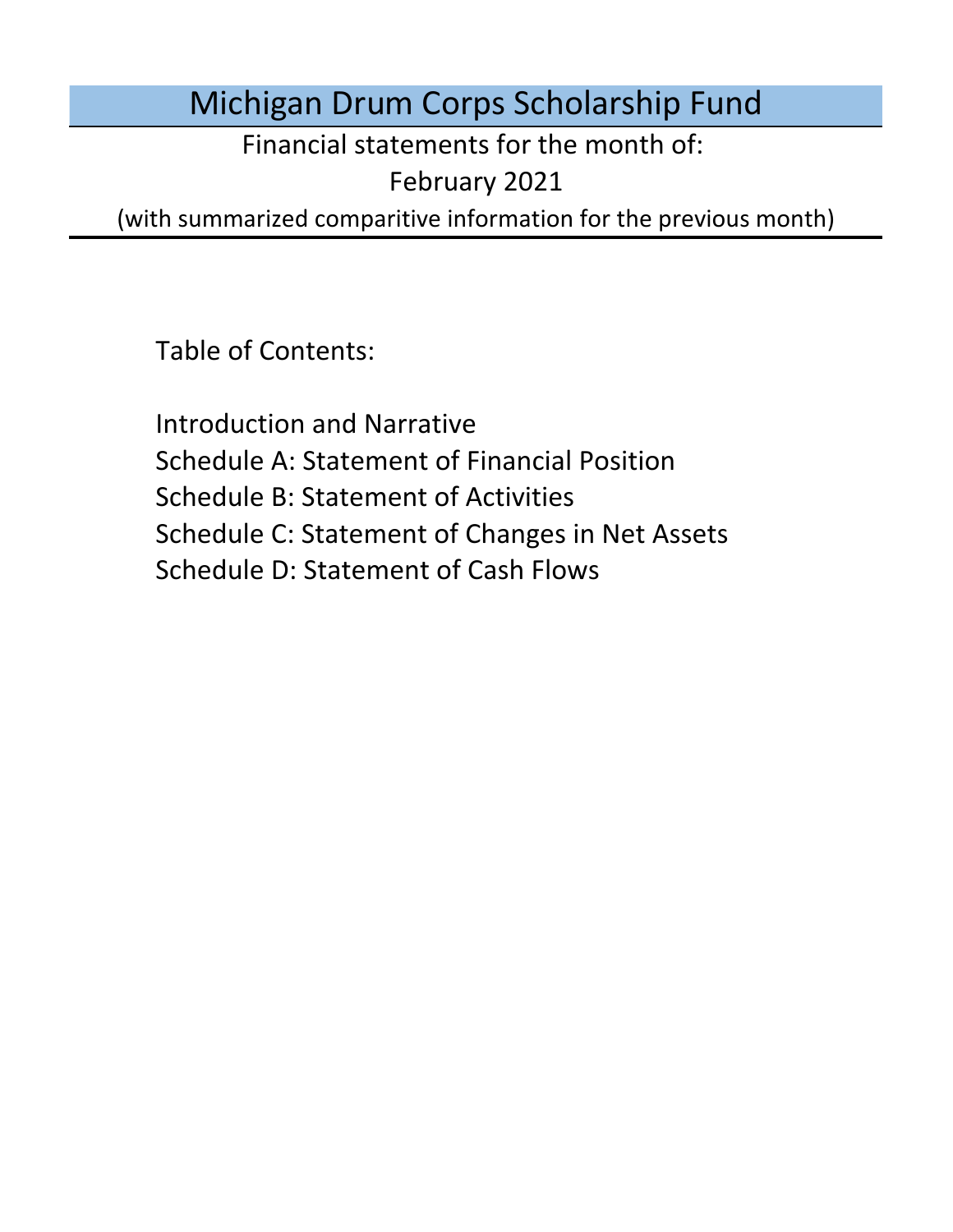### Introduction Introduction Introduction

<u>Introduction</u><br>Like prior months, the COVID-19 pandemic continues to direct all decisions in the drum corps activity. The scholarship Like prior months, the COVID-19 pandemic continues to direct all decisions in the drum corps activity. The scholarship<br>fund received no additional applications and disbursed no funds for students during February. The board been in contact with all sponsored students from the 2020 season as we prepare for the 2021 season. Introduction<br>Introductioncorps activity. The scholarsh in the drum corps activity. The scholarsh in the fund for students d<br>I no additional applications and disbursed no funds for students during February. The board chair Like prior months, the COVID-19 pandemic continues to direct all decisions in the drum corps activity. The scholarship

On March 2<sup>nd</sup>, President Biden announced that the United States is on pace to produce enough vaccines to supply all adults by the end of May. With that information in mind, some corps like The Academy, Blue Stars, and Madison<br>Security have approvinced the position with a pulsa show to accept a consideration to end a training. To data th world class corps and eight open cl program, or will participate solely in local or regional events. e end of way. With that information in min<br>announced they will require all members t<br>orps and eight open class corps have eithe<br>will participate solely in local or regional ev addits by the end of May. With that information in filling, some corps like The Academy, Bue Stars, and Madison<br>Scouts have announced they will require all members to receive a vaccine prior to spring training. To date, th scouts have announced they will require an inembers to receive a vaccine prior to spring training. To date, three<br>world class corps and eight open class corps have either cancelled their 2021 tour, will conduct an entirely Drum and Bugle Corps. With growing concerns of a second wave of COVID-19 across the United States, the December. As a result, \$900 in tuition support has been reclassified as prepaid tuition for 2021 pending On march 2, Fresident bluen <u>announced</u> that the Onited States is on pace to produce enough vacuities to supply an<br>colube last has end of May Mith that information in mind, access come like The Academy. Plus Greecend Madis addits by the end of may, with that information in filling, some corps like file Academy, blue stars, a<br>Contribution of the 2021 season. The 2021 season. The 2021 season. The 2021 season. The 2021 season. The 2021 On march 2, The sident bluen <u>announced</u> that the Onited states is on pace to produce enough vacuues to supply an<br>colube leader and of May Mitch that is formation in mind, come come like The Academy. Plus Greece and Madiso adults by the end of May. With that information in mind, some corps like The Academy, Blue Stars, and Madison<br>Carry the Carry of The Charles Tennis and Tennis and Tennis and Tennis and Tennis and Tennis and Tennis and Te

Of our 2020 sponsored programs with prepaid scholarships rolled into 2021, three ensembles have developed virtual drum major and leadership clinics as well as a new Expert Lesson Series designed for beginner band students. instruction sessions. River City Rhythm continues to host their RCR Winter Experience and Distant Harmonies programs for virtual instruction and performance opportunities. Legends has not announced a virtual learning program and no ensembles have announced any in-person activities to date. Of our five sponsored programs, the Crossmen, Madison Scouts, and Phantom Regiment have all announced they will be attending the events in<br>Indianapolis. The board continues to monitor the state of the marching arts and will provide updates to all interested<br> monthly digital Ocean information becomes available.<br>Program experience information becomes available. virtual drum major and leadership clinics as well as a new Expert Lesson Series designed for beginner band stude<br>The Crossmen announced The Collective as their digital platform for video auditions, monthly classes, and pri Of our 2020 sponsored programs with prepaid scholarships rolled into 2021, three ensembles have developed<br>platforms for virtual instruction and audition camps. Phantom Regiment created the Phantom Regiment Academy for<br>virt month is \$458.20 lower than February. \$205 of the total cash on hand is currently restricted to maintain Donations: 0 donations received during May. each corps in a bubble to limit the spread of the virus. Monthly Financial Recap Pfizer's announcement and the WHO resources. participating in the 2021 season. The board will continue to monitor the state of the marching arts and will provide of the marching arts and will provide updates to all interested parties as more information becomes available. program and no ensembles have announced any in-person activities to date. Of our five sponsored programs, the Crossmen, Madison Scouts, and Phantom Regiment have all announced they will be attending the events in The Crossmen announced The Collective as their digital platform for video auditions, monthly classes, and private<br>Instruction sessions. River City Rhythm continues to host their RCR Winter Experience and Distant Harmonies ial applications and disbursed no funds for students during February. The board chair has<br>oonsored students from the 2020 season as we prepare for the 2021 season.<br>Biden <u>announced</u> that the United States is on pace to pro demic continues to direct all decisions in the drum corps activity. The scholars<br>ones and disbursed on funds for students during February. The board chair has<br>unced that the United States is on pace to produce enough vacci parties as more information becomes available.  $\blacksquare$ plation is for virtual histruction and audition camps. Filantom Regnient created the Fhantom Regnient Academy i<br>Distruct development had calculated evidence well as a gave Expect Lacage Carias darianced for basic gas based following the annual meeting of voting of volume to the board will continue to monitor the board will continue to monitor the board will continue to monitor the board will continue to monitor the board will continue to mon gram, or will participate solely in local or regional events.<br>Dur 2020 sponsored programs with prepaid scholarships rolled into 2021, three ensembles have developed<br>tforms for virtual instruction and audition camps. Phanto platforms for virtual instruction and audition camps. Phantom Regiment created the Phantom Regiment Academy for<br>virtual drum major and leadership clinics as well as a new Expert Lesson Series designed for beginner band stu

### to increase in February following the recommended disputed disputed disputed disputed disputed disputed disputed  $\mathcal{L}_\text{c}$ Program expenses are expected to increase in future months proportional to donations received. related expenses increased \$1,140 for tuition disbursements during March. Administrative expenses are up the monthly Digital Ocean involvement in the monthly Digital Ocean involvement account. The business checking account of the business checking account of the business checking account. The business checking **Example 2018 Example 2018 Example 2019 Example 2019 Example 2019 Example 2019** <u>Patrician receipeding</u> in December and transferred during January. The components of the components of the components of the components of the components of the components of the components of the components of the compon

 $\mathbf{A}$ With the cancellation of the 2020 season, program expenses are expected to either remain at the year-to-Disbursements: 0 program related disbursements during June. Donations: 0 donations received during July. Donations: 4 PayPal donations transferred in November. Disbursements: 0 program related disbursements during December. 0 program related disbursements made this fiscal Liquid assets on hand: \$1376.43

Liquid assets on nanu. 51370.43<br>Donations: 0 donations received in February.

Disbursements: 0 program related disbursements during February. 0 program related disbursements made this fisca year. \$1,590 in prepaid tuition has been rolled forward into the 2021 season due to the 2020 season cancellation. Einancial Recap<br>1376.43<br>eceived in February.<br>m related disbursements during February. 0<br>uition has been rolled forward into the 2021 Disbursements: 0 program related disbursements during February. 0 program related disbursements made this fiscal Disbursements: 0 program related disbursements during October. 0 program related disbursements made this fiscal

### expenses are up \$6.00 for the monthly Digital Ocean involvement in version in version in version in the monthly Digital Ocean involvement in version in version in version in version in version in version in version in vers  $Ein an cial  $Marrative$$  $F$ inancial Narrative July marked the eleventh month of operations for the fund under its declared fiscal year. Cash for the  $F$ inancial Narrative.  $E$ inancial Narrativo lower than  $\alpha$  the total cash on the total cash on hand is currently restricted to maintain minimum reserves.

February marked the fifth month of operations for the fund in our second fiscal year. Cash for the month is \$6.00 lower than January. \$205 of the total cash on hand is currently restricted to maintain minimum reserve requirements month is 18.000 lower than June. \$200 lower than June. \$205 of the total cash on hand is currently restricted to maintain  $\frac{1}{2}$ lower than June. \$205 the total cash on is currently restricted to maintain Once marked the first month of operations for the fund in our second fiscal year. Cash for month in the month is  $60$  lower frequencies lower than January. \$205 of the total cash on hand is currently restricted to maintain minimum reserve requirem lower than January. \$205 of the total cash on hand is currently restricted to maintain minimum reserve requirements.<br>

made for contracts carried into 2021. monthly Digital Ocean invoice charged to the business checking account. With the cancellation of the 2020 Digital Ocean invoice charged to the business checking account. Program related expenses ald not change during February. Administrative expenses are up \$6.00 for the monthly<br>Pinthleto-date balance of the state of the state of the United States for the William State of \$2,240 or lower Program related expenses decreased \$900 for tuition sponsorships reclassified as prepaid tuition for the Program related expenses did not change during February. Administrative expenses are up \$6.00 for the monthly<br>Digital Ocean involvements expenses decreased \$900 for tuition sponsorships reclassified prepaid tuition the auring February. Auministrative expenses are up \$6.00 for the monthly month is 92.25 higher than July. \$205 of the total cash on hand is currently restricted to maintain restricted Program related expenses did not change during February. Administrative expenses are up \$6.00 for the monthly<br>River to C requirements. Digital Ocean invoice charged to the business checking account. Program related expenses did not change during February. Administrative expenses are up \$6.00 for the mettion Digital Ocean invoice charged to the business checking account. Program related expenses did not change during February. Administrative expenses are up \$6.00 for the monthly<br>Pisited Occar invalue also wed to the law incended in a second

No funds are currently restricted by outside donors. All restrictions made by the Board are included under No funds are currently restricted by outside donors. All restrictions made by the Board are included under the<br>Haroctricted Eunds in accordance with Generally Accorded Accounting Principles in the Haited States Unrestricted Funds in accordance with Generally Accepted Accounting Principles in the United States. of filing feed are considered by the process of the Board are currently included by the Board are included under Digital Ocean invoice charged to the business checking account and PayPal fees on donations received. Unrestricted Funds in accordance with Generally Accepted Accounting Principles in the United States. No funds are currently restricted by outside donors. All restrictions made by the Board are included under No funds are currently restricted by outside donors. All restrictions made by the Board are included under<br>Unastricted Funds in accordance with Gamerally Accounted Accounting Principles in the United States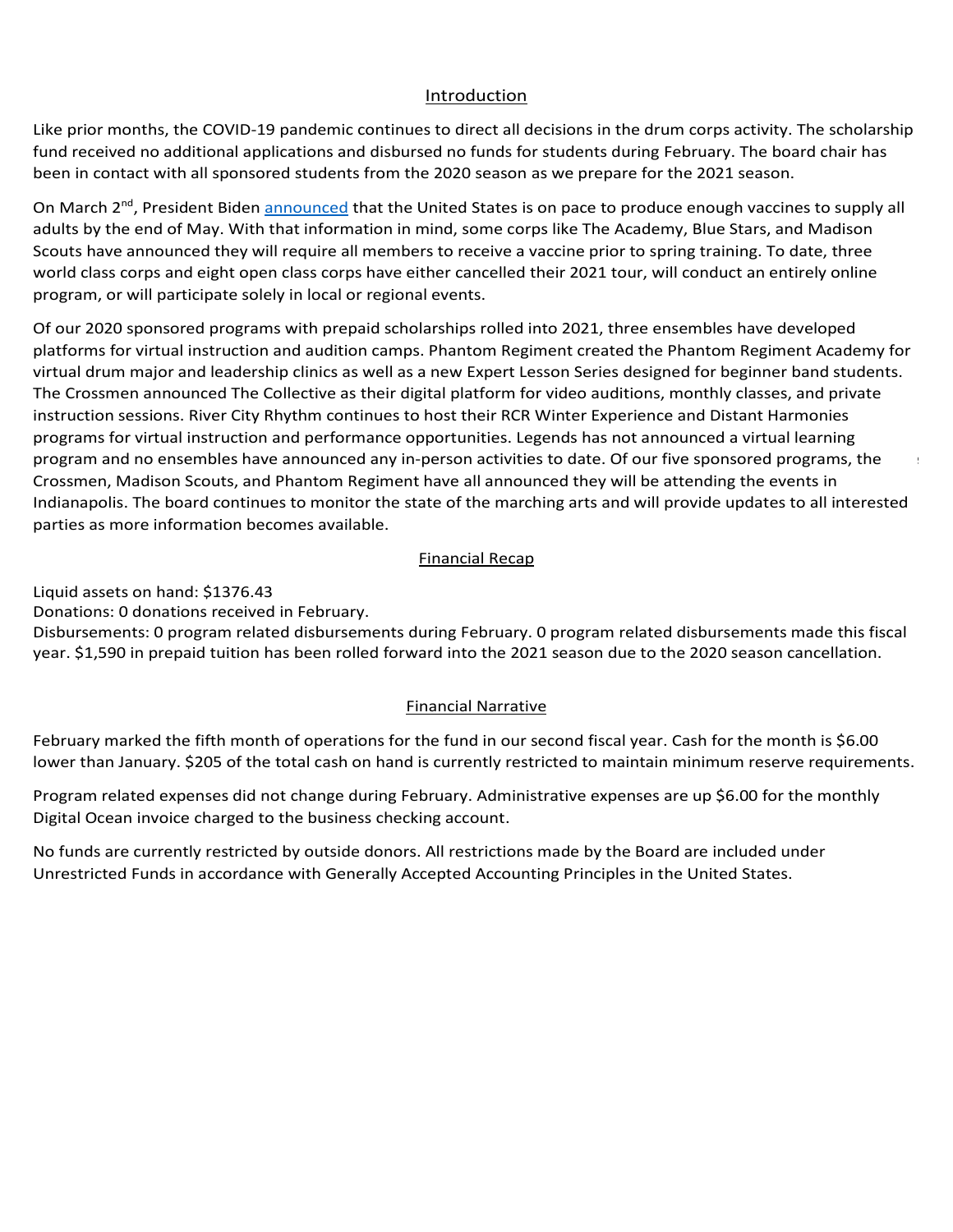### **Michigan Drum Corps Scholarship Fund 7:45 PM Statement of Financial Position 1978** 03/07/2021

As of February 28, 2021 **Accrual Basis Accrual Basis Accrual Basis** 

|                                         | <b>Feb 2021</b> | Jan 2021 |
|-----------------------------------------|-----------------|----------|
| <b>ASSETS</b>                           |                 |          |
| <b>Current Assets</b>                   |                 |          |
| Cash                                    |                 |          |
| <b>Unrestricted - Checking</b>          | 1,490.43        | 1,496.43 |
| <b>Unrestricted - Savings</b>           | 91.00           | 91.00    |
| <b>Less: Reserve Requirements</b>       | (205.00)        | (205.00) |
| <b>Total Unrestricted Cash</b>          | 1,376.43        | 1,382.43 |
| <b>Restricted Cash</b>                  | 205.00          | 205.00   |
| <b>Total Checking/Savings</b>           | 1,581.43        | 1,587.43 |
| <b>Accounts Receivable</b>              |                 |          |
| <b>Accounts Receivable</b>              | 0.00            | 0.00     |
| <b>Pledges Receivable</b>               | 0.00            | 0.00     |
| <b>Allowance for Uncollectibles</b>     | 0.00            | 0.00     |
| <b>Total Accounts Receivable</b>        | 0.00            | 0.00     |
| <b>Total Current Assets</b>             | 1,581.43        | 1,587.43 |
| <b>Fixed Assets</b>                     |                 |          |
| <b>Property, Plant, &amp; Equipment</b> | 0.00            | 0.00     |
| <b>Total Fixed Assets</b>               | 0.00            | 0.00     |
| <b>Other Assets</b>                     |                 |          |
| <b>Marketable Securities</b>            | 0.00            | 0.00     |
| <b>Prepaid Expenses</b>                 | 1,590.00        | 1,590.00 |
| <b>Other Assets</b>                     | 0.00            | 0.00     |
| <b>Security Deposits</b>                | 0.00            | 0.00     |
| <b>Endowments</b>                       | 0.00            | 0.00     |
| <b>Total Other Assets</b>               | 1,590.00        | 1,590.00 |
| <b>TOTAL ASSETS</b>                     | 3,171.43        | 3,177.43 |
| <b>LIABILITIES &amp; EQUITY</b>         |                 |          |
| <b>Liabilities</b>                      |                 |          |
| <b>Current Liabilities</b>              |                 |          |
| <b>Accounts Payable</b>                 |                 |          |
| <b>Accounts Payable</b>                 | 0.00            | 0.00     |
| <b>Total Accounts Payable</b>           | 0.00            | 0.00     |
| <b>Other Current Liabilities</b>        |                 |          |
| <b>Salaries and Wages Payable</b>       | 0.00            | 0.00     |
| <b>Total Other Current Liabilities</b>  | 0.00            | 0.00     |
| <b>Total Current Liabilities</b>        | 0.00            | 0.00     |
| <b>Long Term Liabilities</b>            |                 |          |
| <b>Notes Payable</b>                    | 0.00            | 0.00     |
| <b>Total Long Term Liabilities</b>      | 0.00            | 0.00     |
| <b>Total Liabilities</b>                | 0.00            | 0.00     |
| <b>Equity</b>                           |                 |          |
| <b>Unrestricted Net Assets</b>          | 3,171.43        | 3,177.43 |
| <b>Donor Restricted Net Assets</b>      | 0.00            | $0.00\,$ |
| <b>Total Equity</b>                     | 3,171.43        | 3,177.43 |
| <b>TOTAL LIABILITIES &amp; EQUITY</b>   | 3,171.43        | 3,177.43 |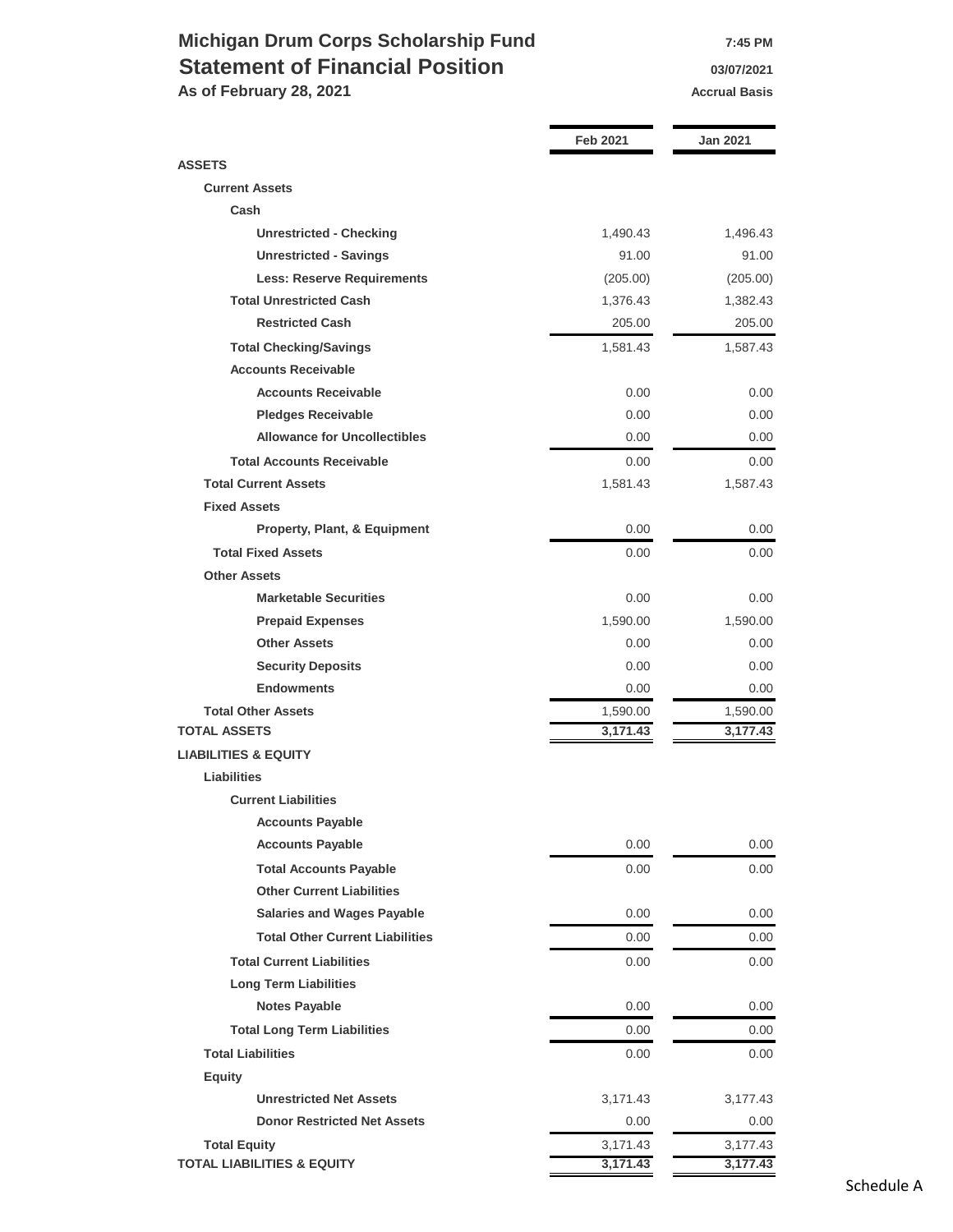### **Michigan Drum Corps Scholarship Fund** *PHOTER SCHOLARS PM* **7:45 PM Statement of Activities 13/07/2021 February 2021 Accrual Basis Accrual Basis Accrual Basis**

|                                      | <b>Feb 2021</b> | <b>Jan 2021</b> | <b>Year to Date</b> |
|--------------------------------------|-----------------|-----------------|---------------------|
| <b>Ordinary Income/Expense</b>       |                 |                 |                     |
| <b>Income</b>                        |                 |                 |                     |
| <b>Contributions</b>                 |                 |                 |                     |
| <b>Individual Contributions</b>      | 0.00            | 100.00          | 805.00              |
| <b>Corporate Contributions</b>       | 0.00            | 0.00            | 0.00                |
| <b>Gifts in Kind</b>                 | 0.00            | 0.00            | 0.00                |
| <b>Total Contributions</b>           | 0.00            | 100.00          | 805.00              |
| <b>Major Gifts</b>                   | 0.00            | 0.00            | 0.00                |
| <b>Investments</b>                   |                 |                 |                     |
| <b>Interest Income</b>               | 0.00            | 0.00            | 0.00                |
| <b>Investments</b>                   | 0.00            | 0.00            | 0.00                |
| <b>Other Income</b>                  | 0.00            | 0.00            | 0.00                |
| <b>Total Investments</b>             | 0.00            | 0.00            | 0.00                |
| <b>Other Income</b>                  | 0.00            | 0.00            | 0.00                |
| <b>Total Income</b>                  | 0.00            | 100.00          | 805.00              |
| <b>Expense</b>                       |                 |                 |                     |
| <b>Program Expenses</b>              |                 |                 |                     |
| <b>Auditions &amp; Camp Fees</b>     | 0.00            | 0.00            | 0.00                |
| <b>Member Tuition</b>                | 0.00            | 0.00            | 0.00                |
| <b>Other Program Expenses</b>        | 0.00            | 0.00            | 0.00                |
| <b>Total Program Expenses</b>        | 0.00            | 0.00            | 0.00                |
| <b>Administrative Expenses</b>       |                 |                 |                     |
| <b>Supplies</b>                      | 0.00            | 0.00            | 0.00                |
| <b>Postage</b>                       | 0.00            | 0.00            | 0.00                |
| <b>Travel</b>                        | 0.00            | 0.00            | 0.00                |
| <b>Registration Fees</b>             | 0.00            | 0.00            | 0.00                |
| <b>Software Purchases</b>            | 0.00            | 0.00            | 0.00                |
| <b>Other Expenses</b>                | 0.00            | 0.00            | 0.00                |
| <b>Contract Services</b>             | 0.00            | 0.00            | 0.00                |
| <b>Website Expenses</b>              | 6.00            | 6.00            | 30.00               |
| <b>Fundraising Expenses</b>          | 0.00            | 0.00            | 0.00                |
| <b>Bank Fees</b>                     | 0.00            | 0.00            | 18.45               |
| <b>Paypal Fees</b>                   | 0.00            | 3.20            | 3.20                |
| <b>Total Administrative Expenses</b> | 6.00            | 9.20            | 51.65               |
| <b>Total Expenses</b>                | 6.00            | 9.20            | 51.65               |
| <b>Net Income</b>                    | $-6.00$         | 90.80           | 753.35              |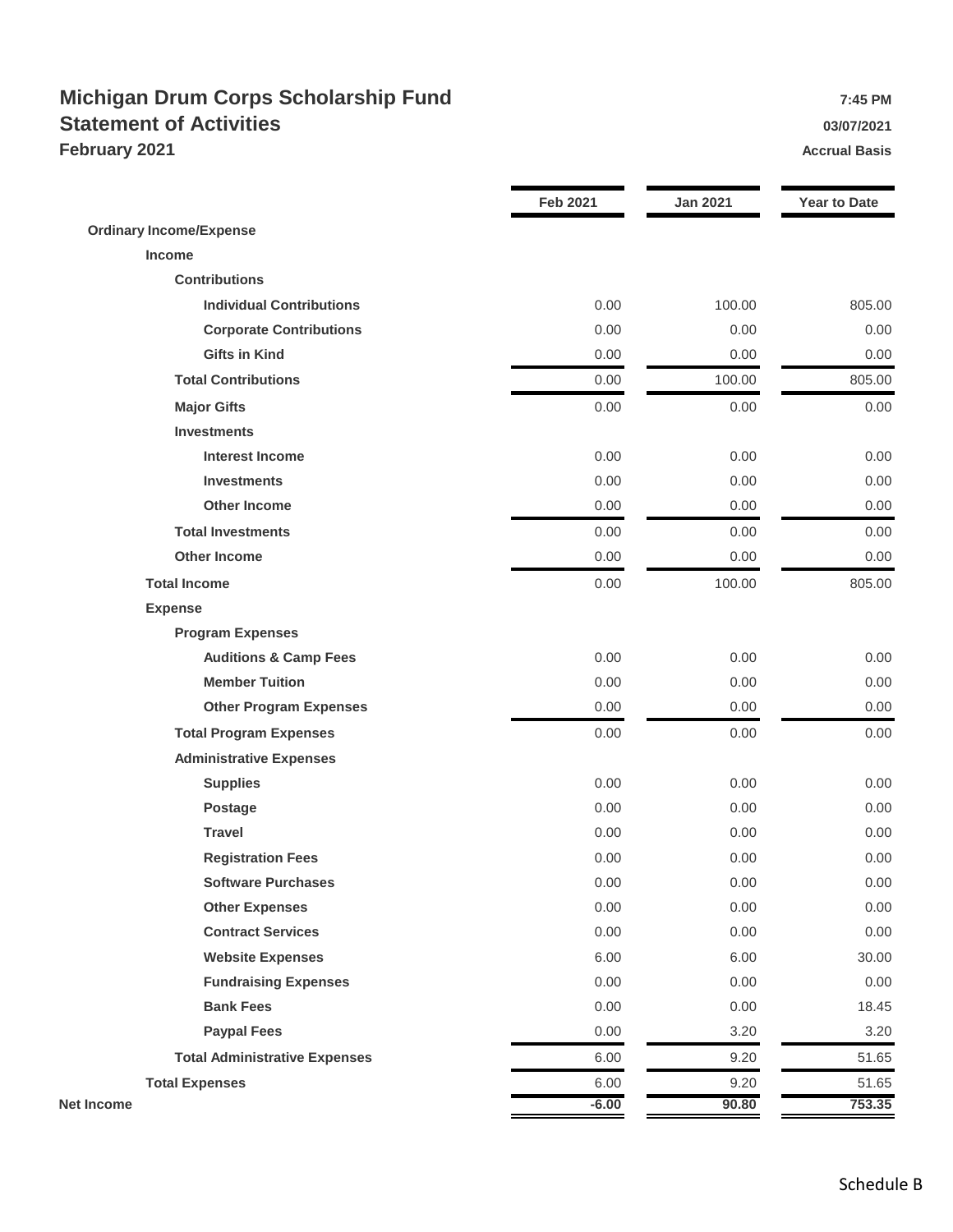## **Michigan Drum Corps Scholarship Fund** *Particulary <b>7:45 PM 7:45 PM* **Statement of Changes in Net Assets 1988 1989 1989 1989 1989 1989 1989 1989 1999 1999 1999 1999 1999 1999 1999 1999 1999 1999 1999 1999 1999 1999 1999 1999 1999 1999 19**

**As of February 28, 2021 Accrual Basis Accrual Basis Accrual Basis** 

|                                                      | <b>Feb 2021</b> | <b>Jan 2021</b> | <b>Year to Date</b> |
|------------------------------------------------------|-----------------|-----------------|---------------------|
| <b>Total Unrestricted Revenues</b>                   | 0.00            | 100.00          | 805.00              |
| <b>Net Assets Released from Restriction</b>          | 0.00            | 0.00            | 0.00                |
| <b>Total Unrestricted Expenses and Losses</b>        | $-6.00$         | $-9.20$         | $-51.65$            |
| <b>Increase in Unrestricted Net Assets</b>           | $-6.00$         | 90.80           | 753.35              |
|                                                      | 0.00            | 0.00            | 0.00                |
| <b>Donor Restricted Net Assets</b>                   | 0.00            | 0.00            | 0.00                |
| <b>Temporarily Restricted Net Assets</b>             | 0.00            | 0.00            | 0.00                |
| <b>Contributions</b>                                 | 0.00            | 0.00            | 0.00                |
| <b>Net Assets Released from Restriction</b>          | 0.00            | 0.00            | 0.00                |
| <b>Increase in Temporarily Restricted Net Assets</b> | 0.00            | 0.00            | 0.00                |
| <b>Permanently Restricted Net Assets</b>             | 0.00            | 0.00            | 0.00                |
| <b>Contributions</b>                                 | 0.00            | 0.00            | 0.00                |
| <b>Increase in Permanently Restricted Net Assets</b> | 0.00            | 0.00            | 0.00                |
| <b>Change in Net Assets</b>                          | $-6.00$         | 90.80           | 753.35              |
| <b>Beginning Net Assets:</b>                         | 3,177.43        | 3,086.63        | 2,418.08            |
| <b>Ending Net Assets:</b>                            | 3,171.43        | 3,177.43        | 3,171.43            |